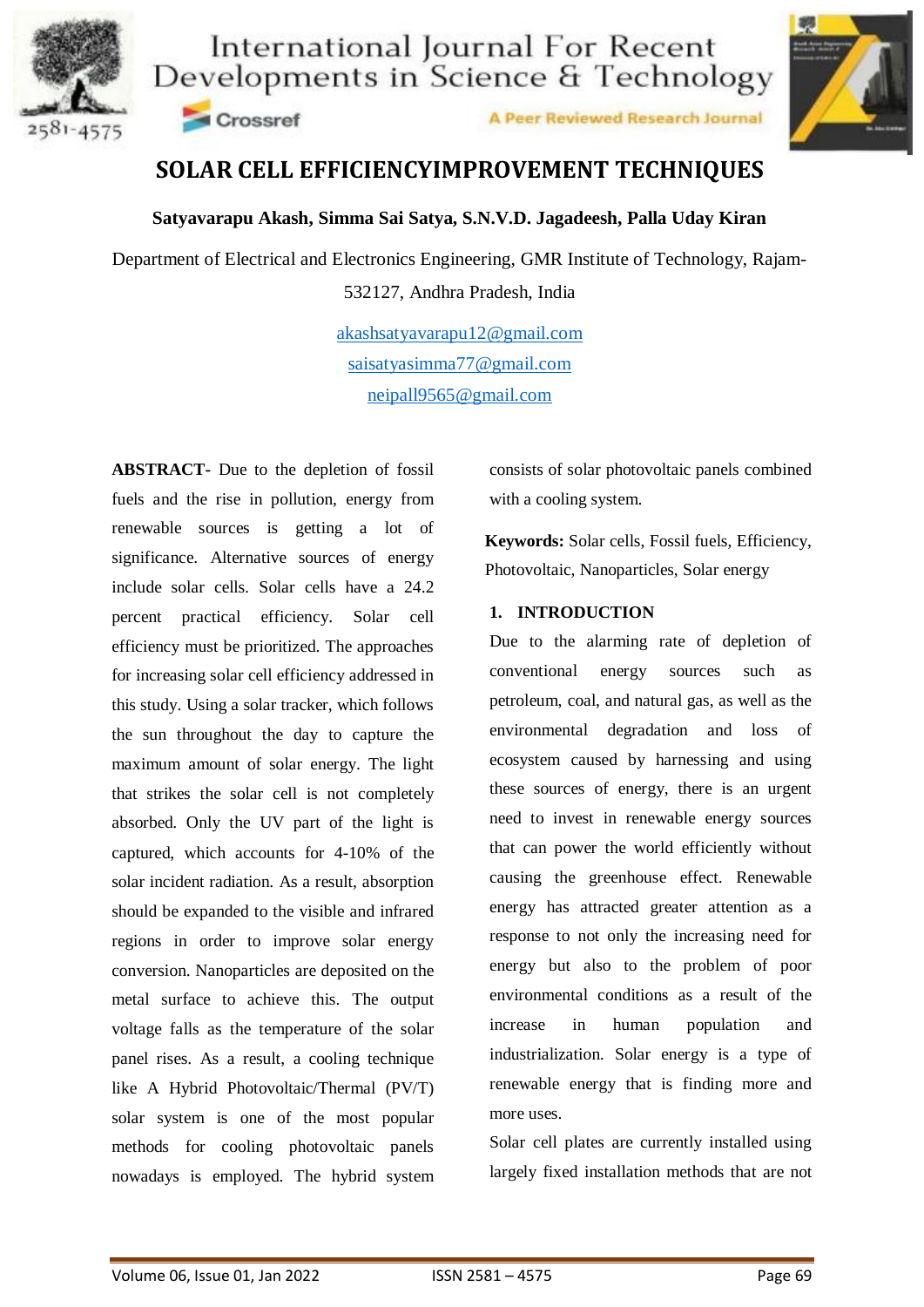



Crossref

necessarily perpendicular to the sun. As a result, solar cell plates are unable to absorb the greatest amount of sunlight, lowering photoelectric conversion efficiency. This work proposes the creation of an autonomous tracking mechanism for the sun, which can keep the solar cell plate perpendicular to the incident sunlight at all times. Outside, the surface of solar panels was easily covered by a thick layer of dust, which reduced photoelectric conversion efficiency and even damaged the device. This study proposes two strategies for resolving the issues. A sun tracking system with two axes was created. To keep the sunlight perpendicular to the solar panels, the system used a combination of sunangle tracking and photoelectric tracking at different periods. The tracking system is designed in such a way that it tracks the sun on a single axis (azimuth angle) or two axes (azimuth and altitude angles).

The solar panel is focused on by low-cost mirrors, lenses, and light concentrating concentrators. More electrons are produced as a result, increasing the solar panel's power output. The simple light tracking system ensures that the greatest amount of light reaches the mirrors, lens, and light focusing concentrators, before falling on the screen. The downside of this solution is that it raises the panel's temperature, lowering the open-circuit voltage in the process (Voc). To optimize PV module performance, an appropriate cooling system, such as a micro heat pipe array, must be installed.

### A Peer Reviewed Research Journal

Anti-Reflection Coating plays a very important role in improving the efficiency of solar cells. Anti-Reflection coating is specified by either the maximum allowable reflectance at a single wavelength or by the average allowable reflectance over a specified wavelength anti-reflection coating intended for a single wavelength range or a single angle of incidence and very high performance can be obtained less than 0.1% reflectance per surface at visible wavelengths on glass substrates. A single layer of a thin film of thickness around 100nm of Silicon Dioxide (SiO2) and Titanium Dioxide (TiO2), increases solar cell efficiencies by 3-4% and a triple-layer coating can improve its efficiency by 39-40%. The reflectance of solar cells can be reduced up to 3.2% by using anti-reflection coating. So, multilayer coatings of SiO2 and TiO2 can be used for high conversion of the solar spectrum into electrical energy.

The most significant drawback of solar cells is that they do not absorb all of the light that strikes them. Only the UV part of the sunlight is captured, accounting for only 4-10% of the solar light incident. As a result, absorption should be expanded to the visible and infrared regions in order to improve solar energy conversion efficiency. Nanoparticles are deposited on the silicon surface to accomplish this. Because silicon has a smaller bandgap, nano metals are coated on the silicon substrate utilizing hot carrier cells and multiple junction solar cells to increase the capture range.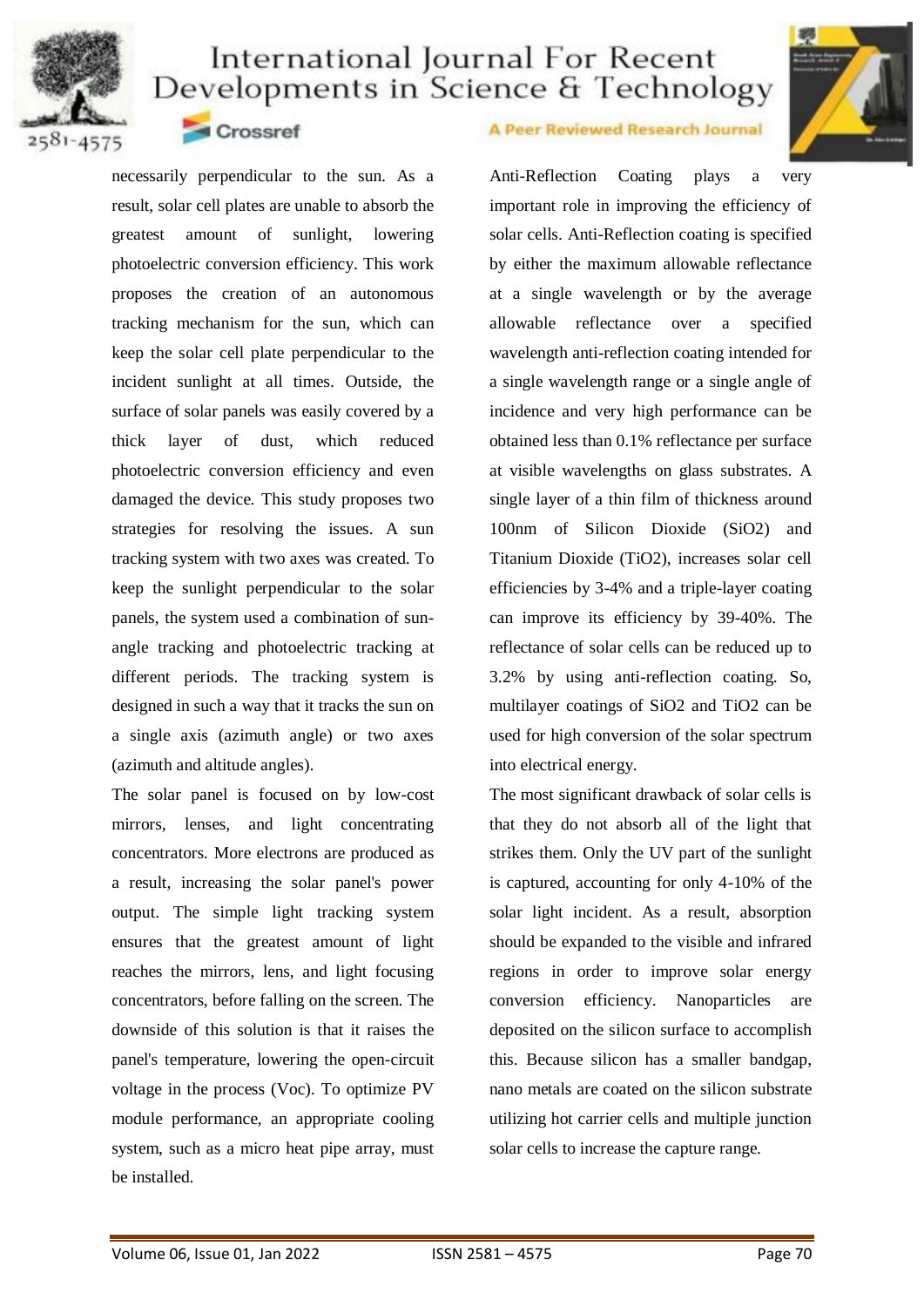



**1.1 PRINCIPLE OF SOLAR CELLS:**

Crossref

Semiconducting materials, such as silicon, are doped with various impurities to form solar cells. On one side of the junction, this results in an unequal distribution of free electrons (ntype) and an overabundance of holes (p-type) on the other side. Solar light contains photons, which excite loosely bound electrons in solar cells that are meant to flow only in one direction, resulting in the formation of electron-hole pairs in corresponding junctions and the generation of electricity in the external circuit. Under no load and open-circuit conditions, a typical solar cell produces 0.5- 0.6 volts DC, regardless of size. A PV cell's current and voltage rating are mostly determined by its efficiency and size (surface area), and is related to the intensity of light striking the cell's surface. For example, under peak sunlight conditions, a typical commercial PV panel of surface area 160 cm-2 (25 inch-2) will produce 2 watts of peak power. If the intensity is 60 percent of peak it will produce about 1.2 watts. So intensity adds a lot to efficiency. Extensive research shows that the output of a PV cell can be increased by two methods: fabrications and passive devices. Passive devices are used widely to enhance efficiency as fabrication is an expensive one.



A Peer Reviewed Research Journal

**Fig-1**: Principle of Solar Cell

### **2. METHODOLOGY: 2.1 SOLAR TRACKING:**

The approach utilised in this experiment is simply the tracking of the sun. Using a concentrator or simple reflecting mirrors is another way to improve the output of the PV module. We shall use commonly used reflecting mirrors to increase the performance of PV modules in this research. Another option to improve performance is to use a cooling solar panel, which has been briefly discussed below. The following are detailed overviews of sun-tracking, light reflection, and panel cooling technologies for performance enhancement: I. The Sun's Tracking Solar tracking is a significant way for increasing the output of solar panels. But it hasn't gained a lot of traction. The purpose of sun tracking is to get the most quantity of sunlight possible. Experiments have revealed that it is a very easy and effective approach to increase the yield of solar panel systems by over 20%. The disadvantage of this technology is that it wastes some of the electric power generated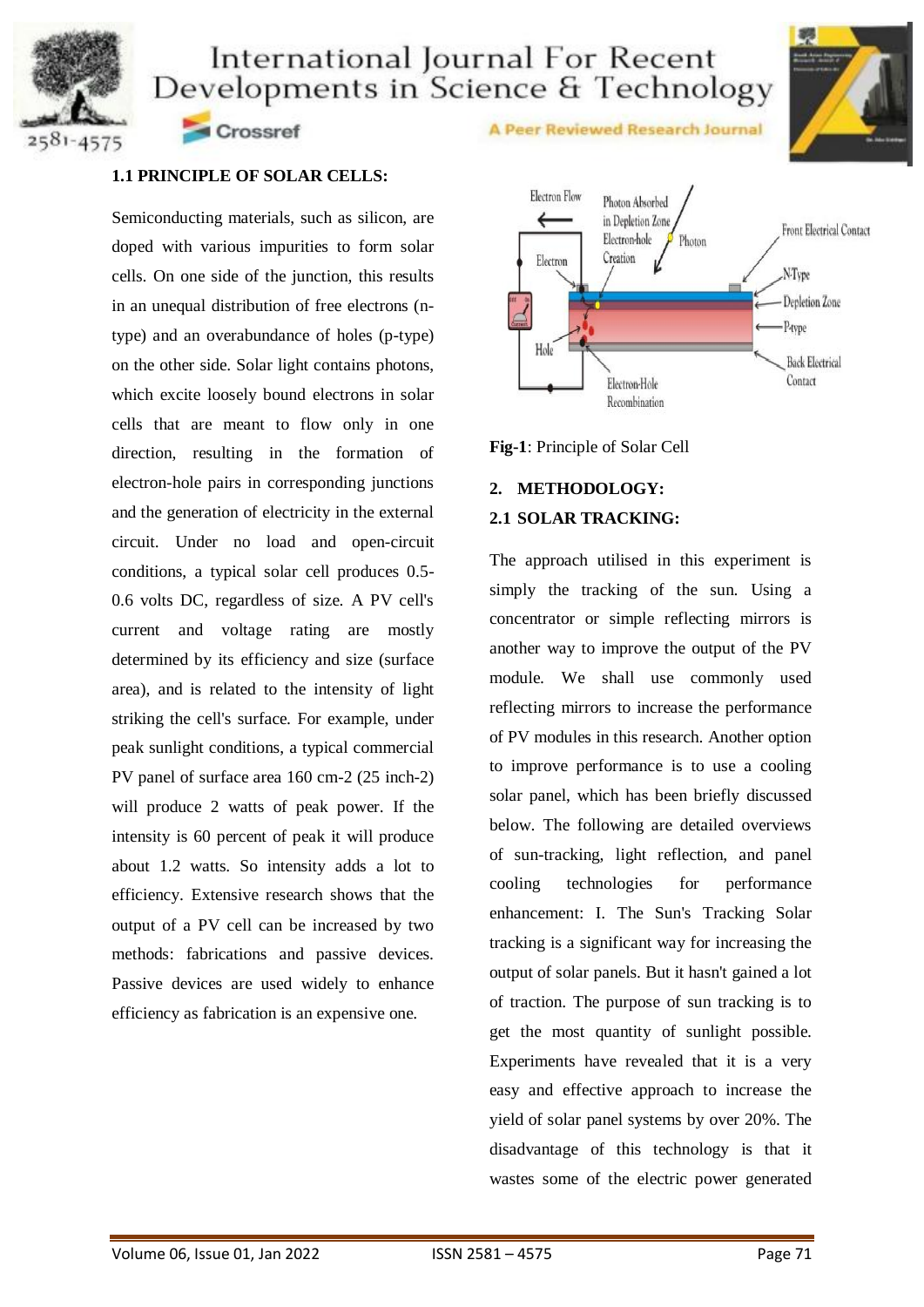



2581-4575

### Crossref

by the PV panel while it is functioning. It necessitates the use of complex machinery and well-trained workers, as well as the daily maintenance of employees. These particulars tend to raise the cost of setup and tracking system upkeep. Another disadvantage is that if the system fails in remote areas of the country, such as Pakistan, it will be difficult to find competent professionals to do the necessary maintenance or repair. If a fault occurs in the circuit and the solar panel is positioned towards the west before noon, the solar panel's output will drop dramatically. As a result, the PV solar system will be unable to deliver even 24% of its rated output power at midnight.



#### **Fig-2**: Tracking of sun

**Concentrated and Dispersed Light Reflection:** Light reflectors that are both concentrated and distributed tend to reflect both intense and diffused sunlight. This is a convenient way that greatly increases the output of the PV module, which is especially useful on bright days. Furthermore, because of the strength of thrown back radiation on specific portions of the panel, it tends to decrease the risks of hot spots developing,

#### A Peer Reviewed Research Journal

which not only improves the performance but also increases the lifetime of PV modules. It is simple to stand it erect, because to its low cost and light weight. Another disadvantage is its mechanical strength; dispersed reflectors are frequently damaged by severe winds. A Variety of Cooling Locations Because the panel surface becomes heated as a result of the additional light radiation, it requires rapid cooling for optimal performance. Cooling the panel could be done from either the bottom or the top. In this design, to avoid extra cost system has been placed in a site where natural air could cool it.

**Reflecting Mirrors:** Light reflection through mirrors is the most simple and effective method of light reflection. The performance of the PV panel system is improved by reflecting light over the solar panel, which increases output currents and nominal voltage. According to the field data, the improvement in output current by the panel after using the reflecting plane mirror was more than the tracking of the sun. Second, plane reflecting mirrors are fairly inexpensive and widely available.

### **2.1.1 Advantages:**

When compared to modules installed at a fixed angle, solar trackers can boost electricity generation by around a third, and some say as much as 40% in specific areas. When the modules are continuously changed to the ideal angle as the sun traverses the sky, the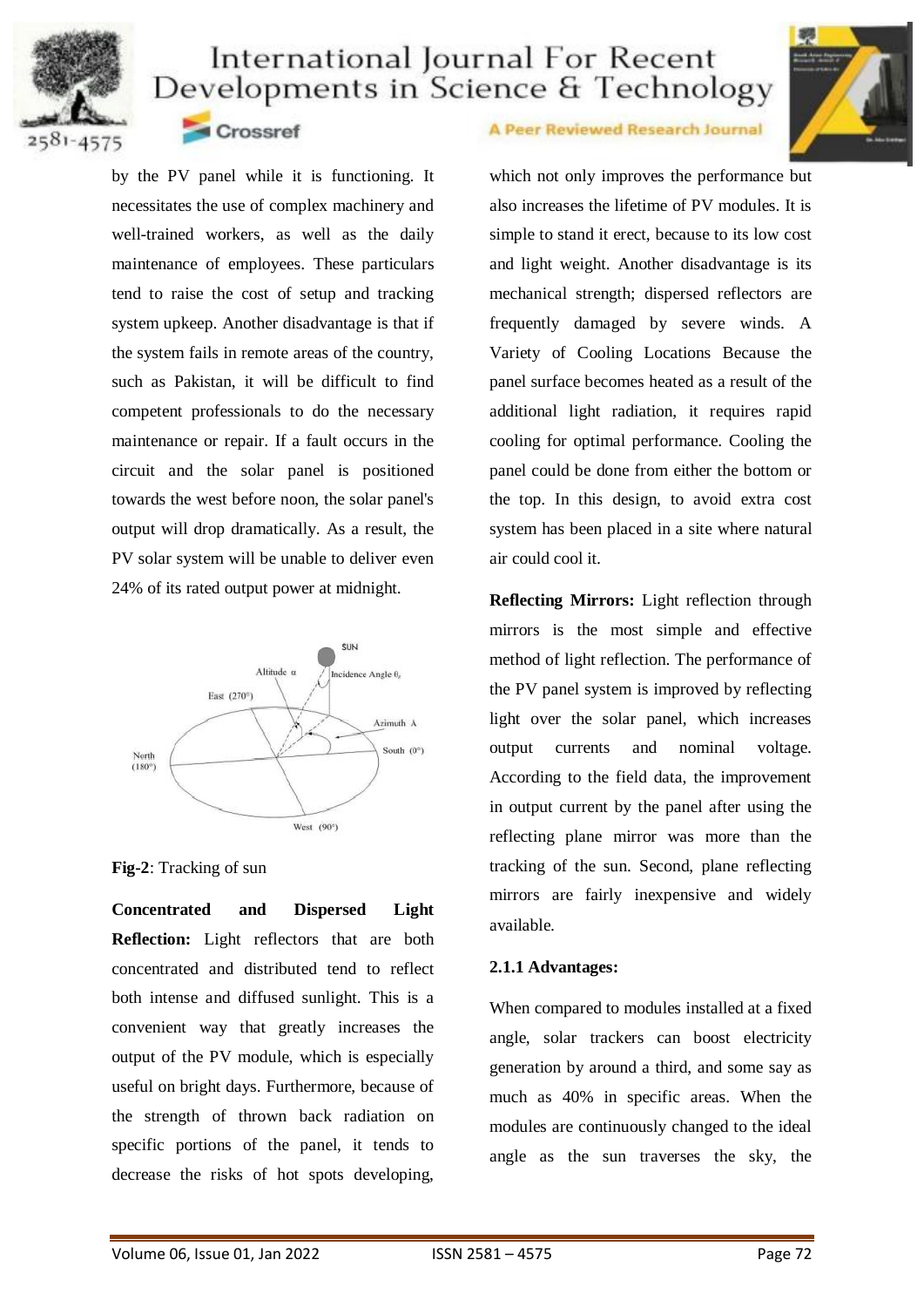



2581-4575

conversion efficiency of any solar application is improved.

Crossref

#### **2.1.2 Disadvantages:**

The addition of a solar tracking system necessitates the addition of extra equipment, moving parts, and gears, all of which will necessitate routine maintenance and the repair or replacement of broken parts. When a solar tracker system fails when the solar panels are at an extreme angle, the production loss until the system is repaired might be significant.

## **2.2 CHOOSING PROPER NANO METAL:**

For a significant amount of light to be absorbed in the active layer, the right selection of metal nanoparticles is crucial. Ag and Au nanoparticles are the most commonly utilised to efficiently support surface plasmon resonance. Aluminium nanoparticles sustain surface plasmon reference more effectively than other noble metals, and they are also less expensive. The corrosion and wear resistance of the aluminium nanoparticle coating increases the solar panels' mechanical strength. The nanoparticles are designed to scatter light throughout the solar cell's whole surface. Nanoparticles like aluminium are the finest choice for the solar cell's construction since they have a large scattering cross-sectional area.





A Peer Reviewed Research Journal

#### **2.3 COOLING TECHNIQUES:**

Due to intense sun radiation and high ambient temperatures, photovoltaic panels (PV) become overheated. The efficiency of the panels is reduced when they are overheated. The optimal P–V properties of a solar cell for temperatures ranging from 0 to 25 degrees Celsius. The P–V characteristic is the relationship between the solar cell's electrical power output P and the output voltage V, while keeping the solar irradiance E and module temperature Tm constant. As the temperature of the solar cells rises, the maximum power output drops. This suggests that heating the PV panels can have a major impact on their output.

There are some liquid based cooling techniques like water spraying, forced water circulation, liquid immersion etc. By using water spraying technique maximum of 20℃ temperature can be reduced and it is very efficient simple process. By using forced water circulation technique 20 − 30℃ temperature can be reduced and in this technique there will be very efficient reuse of water. By using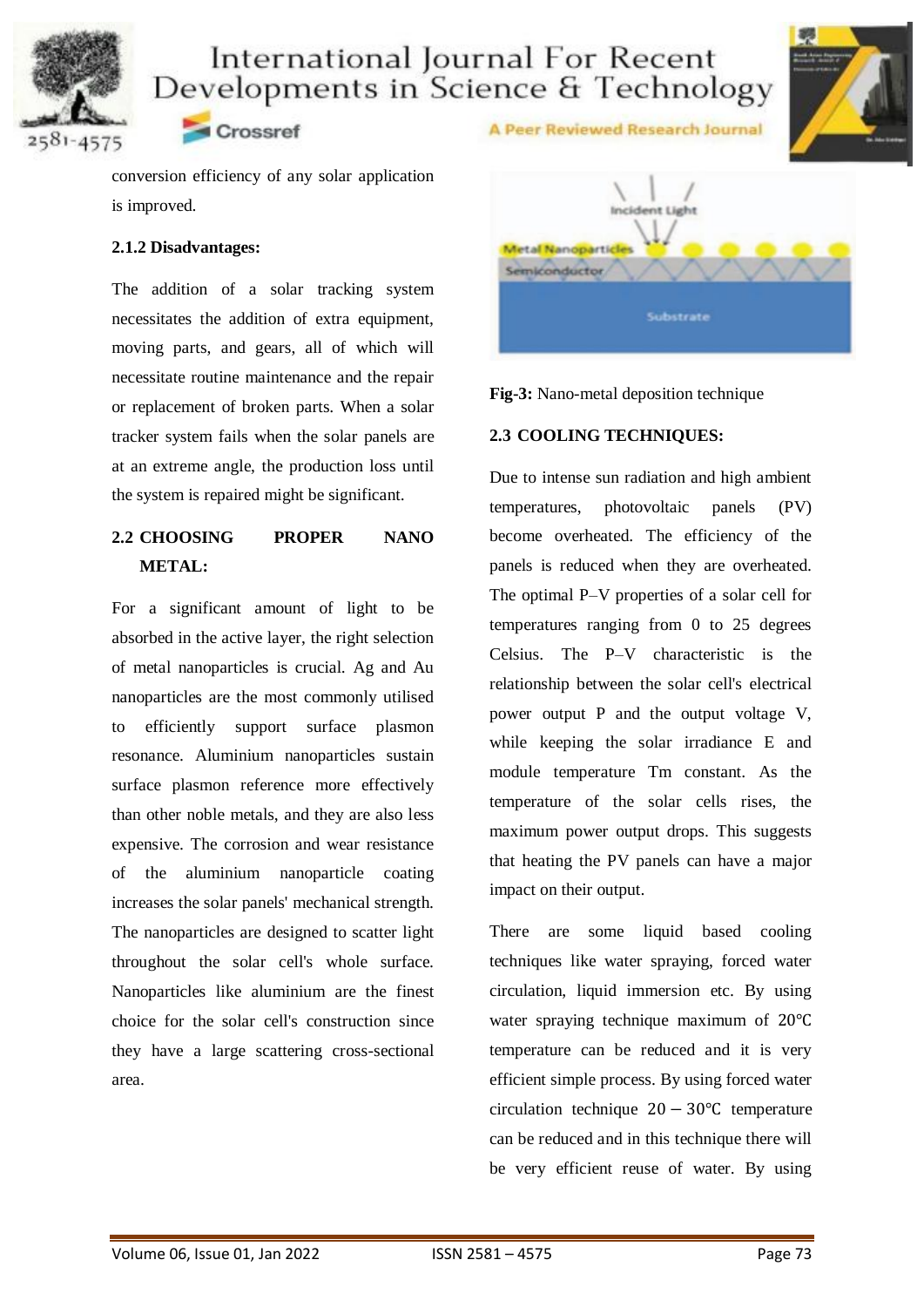



Crossref

liquid immersion technique which is highly efficient and eco-friendly 40℃ temperature can be reduced.

It is concluded that the cooling system could solve the problem of overheating the PV panels due to excessive solar radiation and maintain the efficiency of the panels at an acceptable level by the least possible amount of water.

## **2.4 ANTI-REFLECTION COATING (ARC):**

Solar energy is captured and turned into electricity when light reaches the silicon cells. Because bare silicon has a high refractive index, more than 35% of incident light is scattered away from the panel's surface before being converted to useful energy. Texturing and anti-reflection coatings (ARC) on the surface help to reduce reflection. Solar cells have anti-reflection coatings similar to those found on camera lenses and other optical equipment. They are made up of a thin layer of dielectric material with a specific thickness that causes interference effects in the coating to cause the wave reflected from the top surface of the anti-reflection coating to be out of phase with the wave reflected from the semiconductor surfaces. The destructive interference of these out-of-phase reflected waves results in zero net reflected energy. Solar panels with anti-reflective glass coating capture more light and hence increase their efficiency. The coating reduces light reflection by 75% and increases power production by

#### A Peer Reviewed Research Journal

3%, which may seem insignificant, but it's the largest improvement for any anti-reflective coating to yet, and this type of improvement can make a tremendous difference when applied to a large number of solar panels. To coat a solar panel, a liquid solution containing silicon dioxide is applied to the sheet of glass that protects the solar cells, then heated to room temperature, transforming it into a porous, reflection-dulling layer of glass. This coating could be much easier and less expensive to apply because it is heated at room temperature rather than at a high temperature (about 600 degrees Celsius).

### **3. EXPERIMENTAL SETUP:**

## **3.1 Experimental setup for Solar Tracking System:**

The main goal of this project is to design a very precise solar tracker. The project is divided into two parts; hardware and software. The main constituents of the tracking system are shown in Figure4. Hardware parts are generally composed of solar panels, two-DC motors with gearbox, LDR sensor module, and electronic circuit. The software part represents the thinking behaviour of the system, that is how the system acting under several weather conditions**.**

LDR is a resistor whose resistance decreases with an increase in light intensity. This four LDR are placed on a circular plate and separated by 90 ° space rotation through perpendicular rectangular plastic sheets.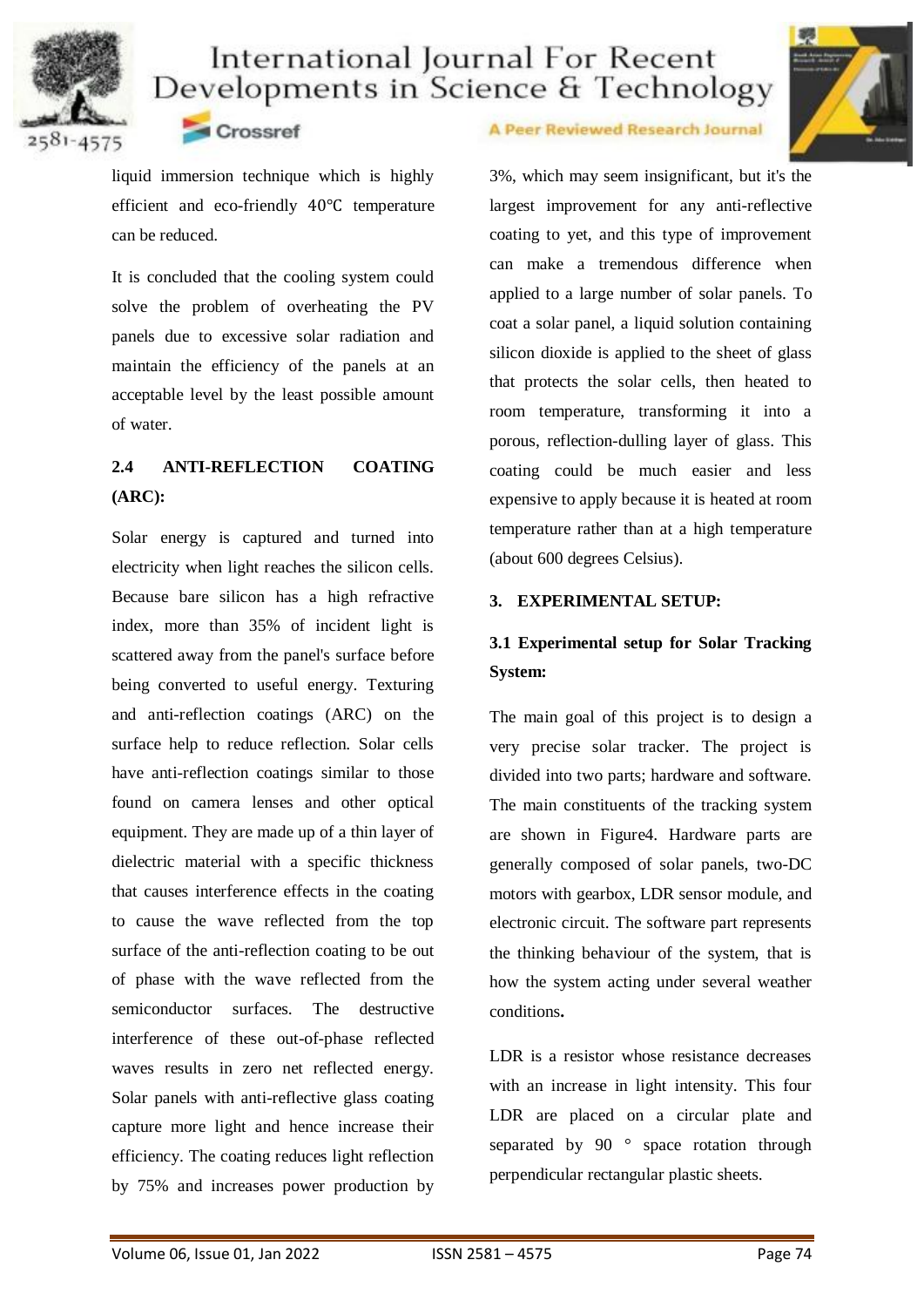





Crossref



**Fig-4:** Mechanism of Solar Tracking System

**3.1.1 Effect of Irradiance:** The efficiency of solar cells is greatly affected by the amount of solar irradiance. It is one of the most dynamic factors which change the solar array performance. It is a measure of the amount of solar radiation from the sun striking a specific surface. It is commonly expressed in watts per square meter  $(W/m^2)$ . Irradiance depends on geographical position, angle of the sun to solar panel, and amount of energy wasted by reflection from dust particles or fog or clouds. Therefore, the change of irradiance means a change in output performance of the solar panel.

**3.1.2 Effect of Temperature:** Conducting materials consist of free electrons and some electrons are held tightly by the nucleus of atoms. When irradiance increases, more packets of photons strike the panel and this

A Peer Reviewed Research Journal

energy is absorbed by the atoms and electrons and they collide with each other emitting more electrons from the atoms and thus raising the temperature. An increase in temperature leads to an increase in resistance to the flow of current. Efficiency is also dependent on temperature. At high-temperature output performance of solar panels reduces as compared to a lower temperature. According to estimation for every degree rise in temperature, the efficiency of the PV module decreases 0.5 percent. PV modules are usually manufactured at 25o C (77o F) and can be operated above 20℃.

#### **4. APPLICATIONS:**

Solar cells are applicable in remote locations. It is not always cost-effective, convenient, or even possible to extend power lines to locations where electricity is needed. PV can be the solution—for rural homes, villages in developing nations, light houses, offshore oil platforms, desalination plants, and remote health clinics.

Solar cells can be used as stand-alone power. In urban or remote areas, PV can power standalone devices, tools, and meters. PV can meet the need for electricity for parking meters, temporary traffic signs, emergency phones, radio transmitters, water irrigation pumps, stream-flow gauges, remote guard posts, lighting for roadways, and more.

Solar cells are used as power in space. From the beginning, PV has been a primary power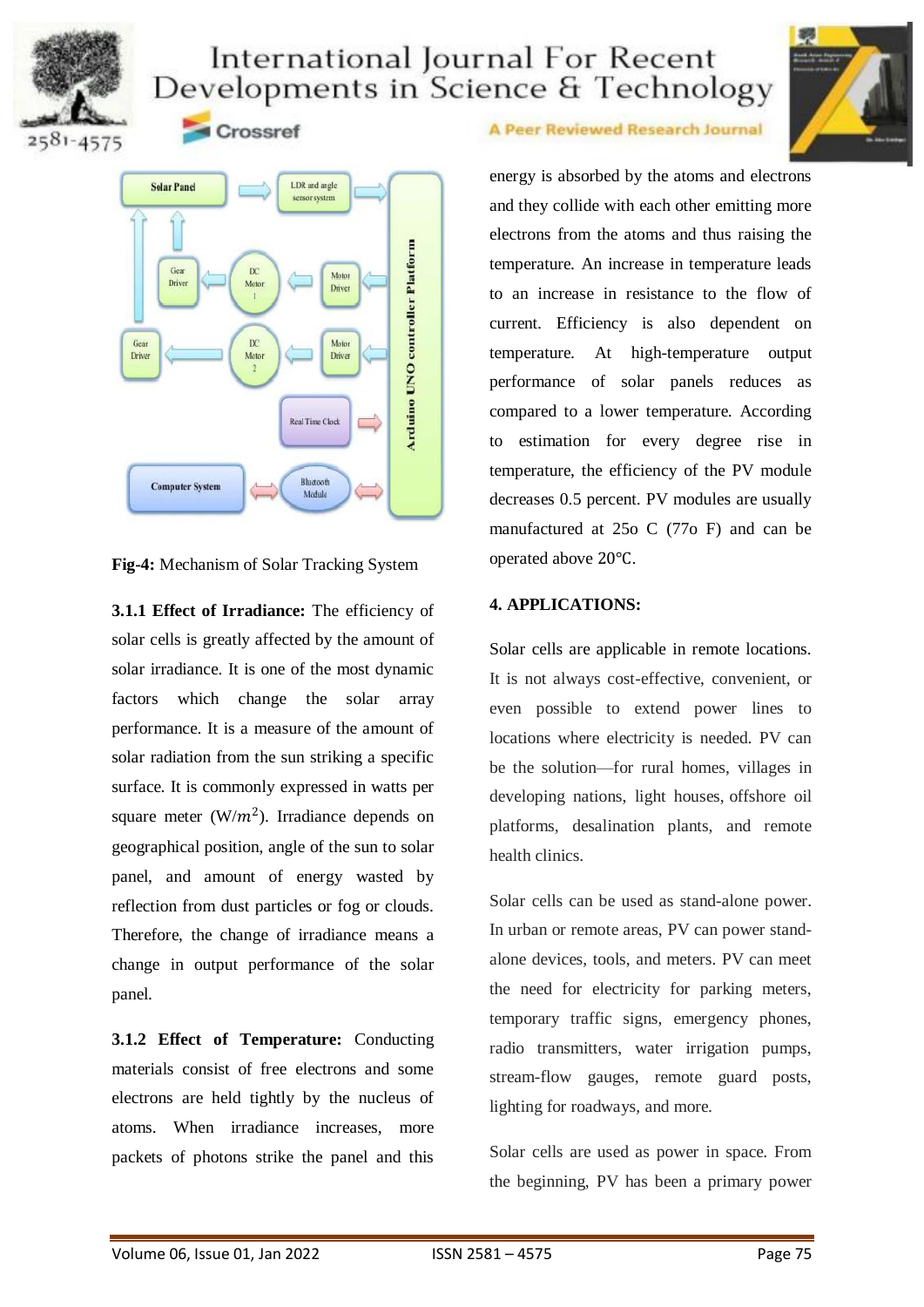



### Crossref

source for Earth-orbiting satellites. Highefficiency PV has supplied power for ventures such as the International Space Station and surface rovers on the Moon and Mars, and it will continue to be an integral part of space and planetary exploration.

Solar cells are applicable in transportation. PV can provide auxiliary power for vehicles such as cars and boats. Automobile sunroofs can include PV for onboard power needs or trickle-charging batteries. Lightweight PV can also conform to the shape of airplane wings to help power high-altitude aircraft.

### **5. FUTURE SCOPE:**

In solar energy conversion, nano-metals, transition metal nitrides, quantum dots, organic dyes, and polymer nanocomposites will all play a key part. One of the unique solar energy conversion ideas will be a space-based nano pack. The energy is sent and received in the earth utilising Laser technology, resulting in a higher conversion rate. Solar hybrid power will generate more electricity. As there will be the depletion of non-renewable and the geographical location of the country, there will be a more generation of electricity through solar cells.

### **6. CONCLUSION:**

The reasonable and effective utilization of solar energy is an important path that can deal with the global energy crisis at present. Photovoltaic (PV) cell, which converts

#### A Peer Reviewed Research Journal

sunlight to electrical current, without any form for mechanical or thermal interlink. So the study on improving the efficiency of solar panels is very necessary. I have proposed several methods (using solar tracker, cleaning dust from the panel, the cooling technique of panel, using anti-reflecting coating, etc.,) to improve the efficiency of solar panels. The practice has proved that the use of these methods can effectively improve the efficiency of solar power generation. Solar tracking mechanisms improve the energy gain of solar power plants. A dual-axis tracking system is generally the one that reaches the highest energy gain in every region. It is, therefore, the most versatile system since it can be installed anywhere, guaranteeing a high energy gain. Solar trackers are recommended everywhere from an energetic point of view since they always increase the amount of collected energy.

### **REFERENCES:**

- [1] Shivani, S. S., J. Darelle Alfreda, S. Deepa, and G. Siva Kumar. "A study on increasing the efficiency of the solar cell using nano metals." In 2016 3rd International Conference on Electrical Energy Systems (ICEES), pp. 228-231. IEEE, 2016.
- [2] Rana, Dinesh, Gourav Kumar, and Atma Ram Gupta. "Increasing the Output Power and Efficiency of Solar Panel by Using Concentrator Photovoltaic (CPV) and Low Cost Solar Tracker." In 2018 4th